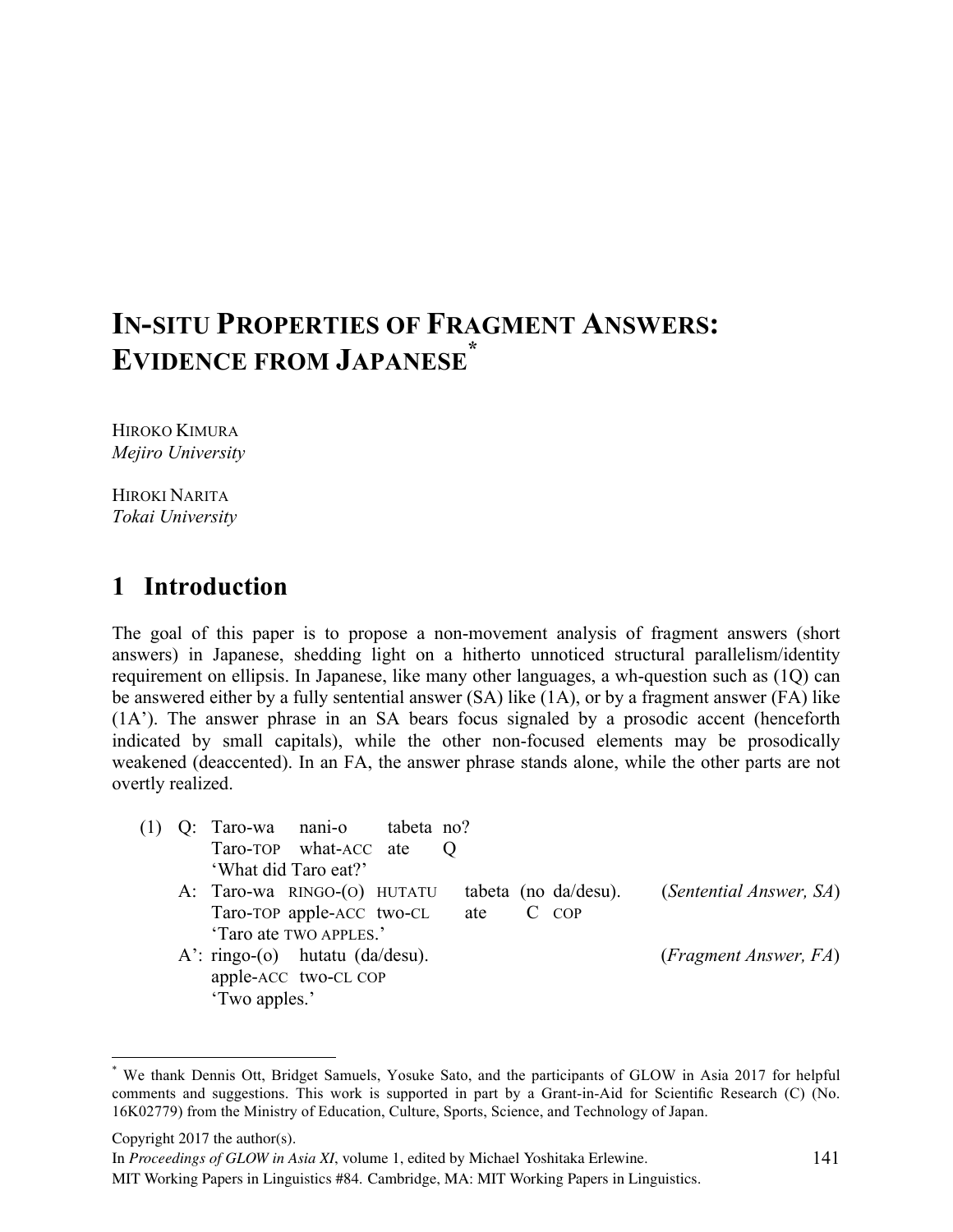Interestingly, Japanese, unlike many other languages, allows a wh-element to be located within a compound, as shown in (2Q). We will refer to this type of wh-question as "compound whquestion" (CwhQ). This type of question can be followed by an FA like (2A) or an SA like  $(2A^{\prime})$ .

- (2) Q: keisatu-wa [[[N1 nani]-[N2 gorosi]]-no hannin]-o tukamaeta no? (*CwhQ*) police-TOP what-slaughter-LNK culprit-ACC caught Q lit. '[The [what-slaughter] culprit] did the police catch?' A: noraneko (da/desu). (*FA*)
	- stray.cat COP 'Stray cat(s).'
	- A': keisatu-wa [[<sub>N1</sub> NORANEKO]-[<sub>N2</sub> gorosi]-no hannin]-o tukamaeta (no da/desu). (*SA*) police-TOP stray.cat-slaughter-LNK culprit-ACC caught C COP 'The police caught the [STRAY.CAT- slaughter culprit].'

Though quite idiosyncratic, the compound wh-question construction is fully productive in Japanese, perhaps made available by its genuine wh-in-situ strategy. As we will see in the following discussion, compound wh-questions like (2Q) exhibit several interesting differences from phrasal wh-questions (PwhQ) like (3), despite their similarity.

(3) keisatu-wa [[[NP nani]-o korosita] hannin]-o tukamaeta no? (*PwhQ*) police-TOP what-ACC killed culprit-ACC caught Q lit. '[The culprit that killed what] did the police catch?'

In this paper, we will explore the syntax of compound wh-questions and their FAs, and discuss their implications for the study of ellipsis in human language.

This paper is organized as follows. Section 2 reviews the previous analyses of FAs in Japanese put forth by Saito (2004), Nishigauchi (2006, 2010, 2011) and Nishigauchi and Fujii (2006). Section 3 presents several arguments against these analyses, including the one based on FAs to compound wh-questions, and proposes an alternative analysis that makes no recourse to movement of the answer element. Section 4 demonstrates that a compound wh-question allows a more restricted range of FAs than its corresponding phrasal wh-question, and discusses some implications of this fact for the study of ellipsis. Section 5 summarizes the whole discussion.

# **2**xx**Previous Analyses of FAs in Japanese**

To set the stage for our discussion, this section reviews major past analyses of FAs in Japanese.

### **2.1 Cleft Analysis**

Saito (2004) claims that certain instances of FAs are derived from the cleft construction. The derivation is illustrated in (4). Under this analysis, the answer phrase occurs in the focus position of a cleft sentence, and is related to a gap within the presuppositional clause, mediated by the A' movement of a null operator *Op*. Then, the presuppositional clause undergoes CP-deletion, leaving the answer phrase and the copular verb intact.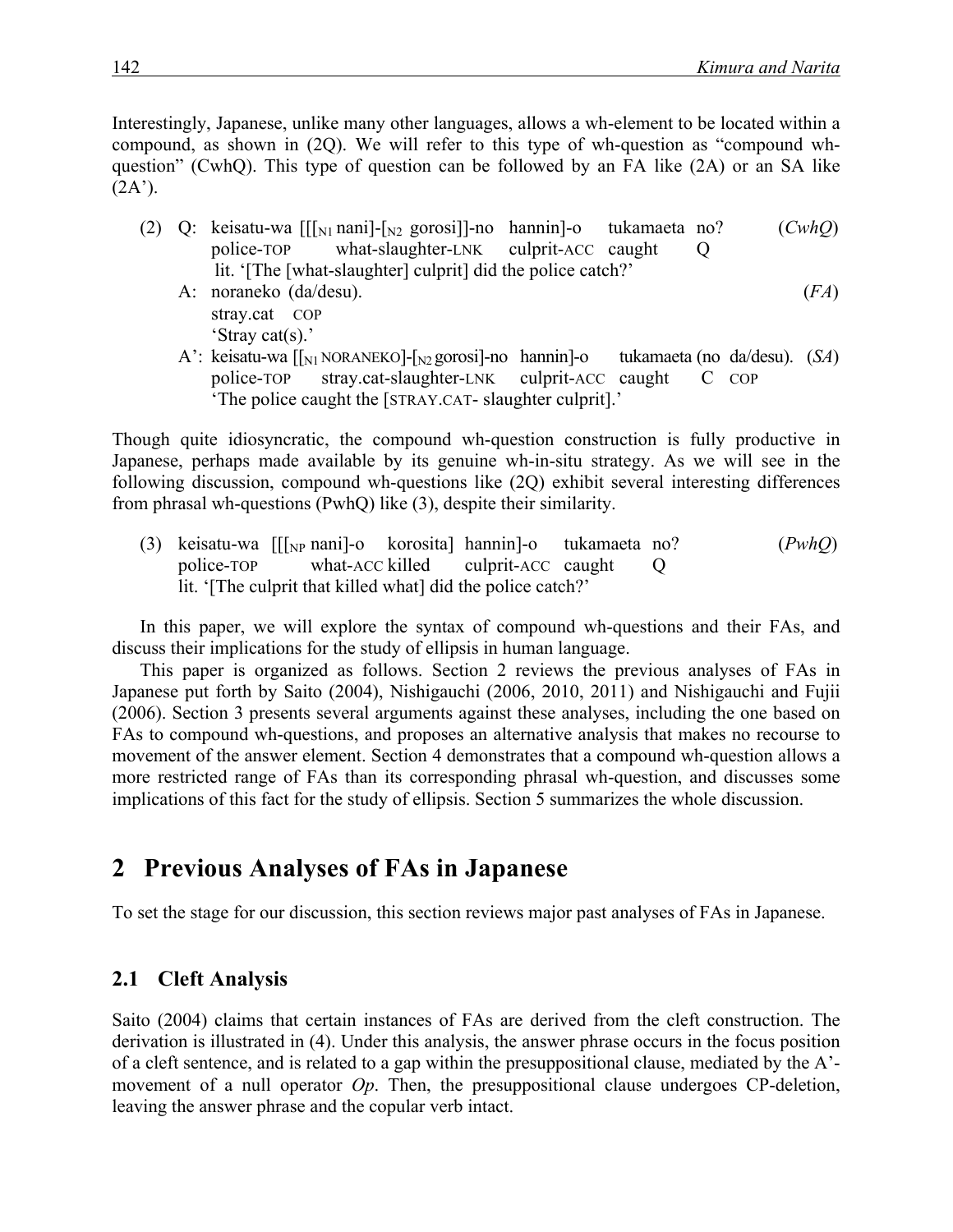|  |                                                             |  |  | (4) a. $[CP Op_i]_{TP}$ Taro-ga t <sub>i</sub> tabeta] no]-wa RINGO-O HUTATU <sub>i</sub> da/desu. (Cleft)                                                                                                                                                                                                                                                                                    |  |
|--|-------------------------------------------------------------|--|--|-----------------------------------------------------------------------------------------------------------------------------------------------------------------------------------------------------------------------------------------------------------------------------------------------------------------------------------------------------------------------------------------------|--|
|  |                                                             |  |  | Taro-NOM ate C-TOP apple-ACC two-CL COP                                                                                                                                                                                                                                                                                                                                                       |  |
|  | 'It is <i>TWO APPLES<sub>i</sub></i> that Taro ate $t_i$ .' |  |  |                                                                                                                                                                                                                                                                                                                                                                                               |  |
|  |                                                             |  |  | b. $\left\{ \frac{c_{\text{P}} - Op_i + T_{\text{P}} - T_{\text{a}} - \frac{c_{\text{P}}}{c_{\text{P}}} \right\}$ + tabeta no $\left\{ -\frac{c_{\text{P}} - c_{\text{P}}}{c_{\text{P}}} \right\}$ + no $\left\{ \frac{c_{\text{P}} - c_{\text{P}}}{c_{\text{P}}} \right\}$ + no $\left\{ \frac{c_{\text{P}} - c_{\text{P}}}{c_{\text{P}}} \right\}$ + no $\left\{ \frac{c_{\text{P}} - c_{\$ |  |
|  |                                                             |  |  | Taro-NOM ate C-TOP apple-ACC two-CL COP                                                                                                                                                                                                                                                                                                                                                       |  |

One nice consequence of this analysis is that it can naturally capture the optional appearance of the copular verb *da/desu* in Japanese FAs (see (1A')). Furthermore, the A'-movement can also be utilized to account for various "connectivity" effects, such as case, binding, and so on.

#### **2.2 Focus Movement Analysis**

Nishigauchi (2006, 2010, 2011) and Nishigauchi and Fujii (2006) propose another movementbased analysis. They claim that FAs are derived from their corresponding SAs by focus movement and deletion. Under their analysis, the underlying structure for FAs like (1A') is the so-called "*no-da*" in-situ focus construction as in (5a), where the tensed clause is embedded into the complement of the nominalizer complementizer *no*, followed by the copular verb *da*/*desu*. Nishigauchi and Fujii analyze *no* and *da/desu* as the heads of Fin(iteness)P and Foc(us)P, respectively (see Rizzi 1997; see also Hiraiwa and Ishihara 2010). The answer phrase undergoes focus movement to the clause-initial position (Spec-FocP) as in (5b) ("overt QR" under Nishigauchi's 2011 analysis), and then the CP headed by *no* undergoes deletion as in (5c).

- (5) *Nishigauchi and Fujii's Focus-movement-based Analysis*:
	- a. [[FinP Taro-wa RINGO-O HUTATU tabeta no] da/desu] (*no-da construction*) Taro-TOP apple- ACC two-CL ate C COP 'It is that Taro ate TWO APPLES.'
		- b. [FocP RINGO-O HUTATU*<sup>i</sup>* [FinP Taro-wa *ti* tabeta no] da/desu] (*Focus-movement*) apple-ACC two-CL Taro-TOP ate C COP
		- c. [FocP RINGO-O HUTATU*<sup>i</sup>* [FinP Taro-wa *ti* tabeta no] da/desu] (*Deletion*) apple-ACC two-CL Taro-TOP ate C COP

Like Saito's (2004) cleft analysis, Nishigauchi and Fujii's analysis can provide a succinct account of the optional appearance of *da/desu*, as well as various connectivity effects.

#### **2.3**xx**Bare Copular Analysis**

Under Saito, Nishigauchi, and Fujii's analyses, the derivation of FAs in Japanese involves A' movement, and hence it is expected to be constrained by various locality conditions, including islands. However, Saito (2004) points out that certain FAs in Japanese do not exhibit island effects. As exemplified by (6), an FA may correspond to a wh-phrase located within an island (specifically a relative clause in (6Q)).

(6) Q: [dono ginkoo-kara okane-o nusunda doroboo]-ga taihosareta no desu ka? which bank-from money-ACC stole thief-NOM was.arrested C COP Q lit. '[The thief that stole money from which bank] was arrested?'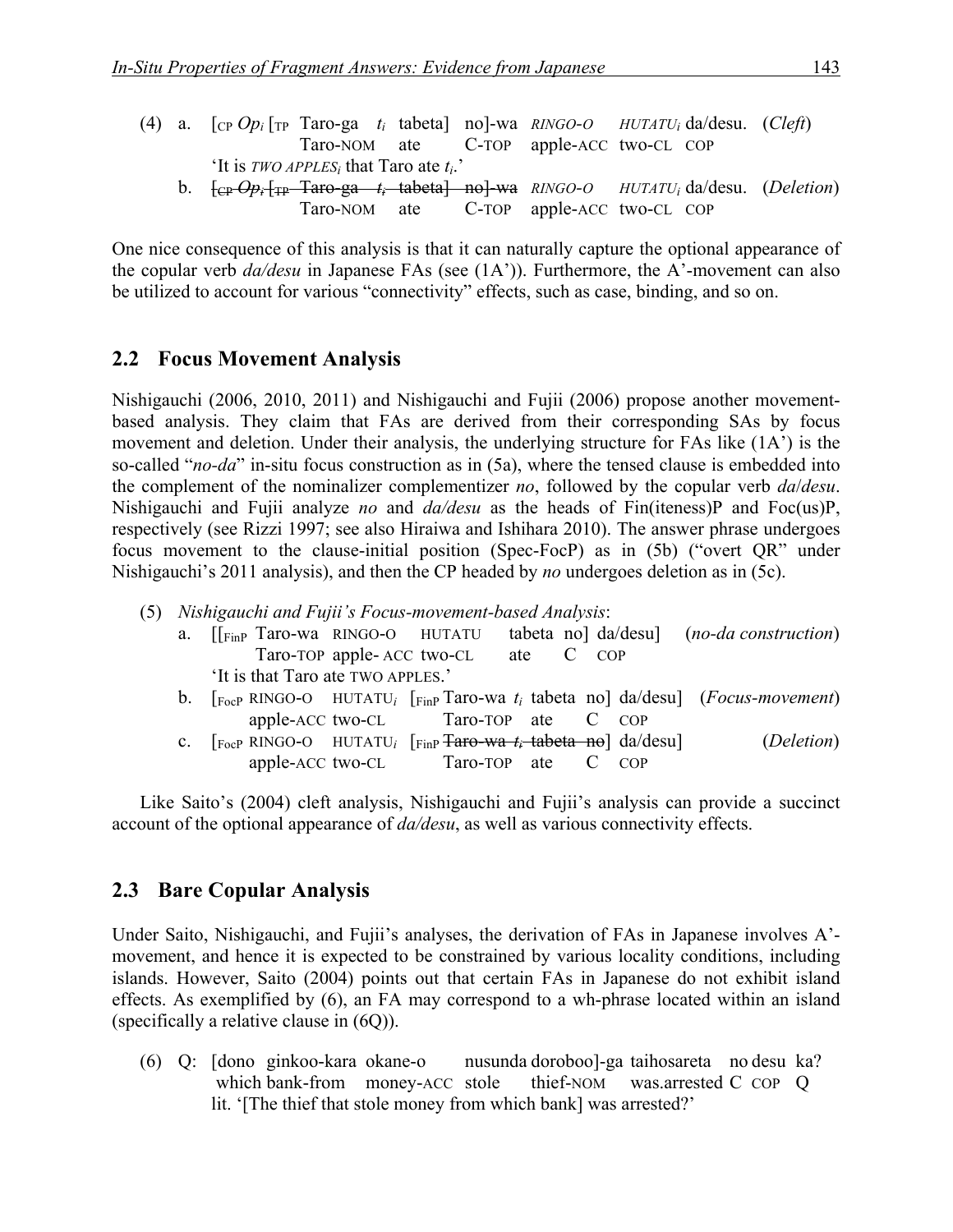A: Tookyoo Ginkoo-kara da/desu. (*FA*) Tokyo Bank-from COP 'From the Bank of Tokyo.'

Saito (2004) argues that such FAs like (6A) should be derived without movement. More specifically, he proposes the bare copular construction, illustrated in (7), as another possible source of FAs in Japanese (this proposal is endorsed by Nishigauchi and Fujii 2006 as well).

(7) *Saito's (2004) bare copular analysis*: *pro*/sore-wa [XP TOOKYOO GINKOO-KARA] da/desu. *pro*/it-TOP Tokyo Bank-from COP 'It is FROM THE BANK OF TOKYO.'

Here, *pro* is a pronoun, an empty version of *sore* 'it', referring to the entity denoted by the antecedent wh-phrase (or perhaps the event indicated by the antecedent question sentence), and the answer XP serves as a predicate of the null subject. This analysis can readily explain the island insensitivity, for it does not assume any extraction out of an island.

## **3** An In-Situ Analysis of FAs

In this section, we examine FAs involving a numeral quantifier (Section 3.1) and FAs to compound wh-questions (Section 3.2). We claim that such FAs constitute strong counterevidence to the previous analyses reviewed in Section 2. As an alternative, we propose a non-movement analysis, where an answer element stays inside an ellipsis site (Section 3.3).

### **3.1 Collective Reading of Numeral Quantifiers**

In Japanese, a numeral quantifier can be adjacent to its host noun as in (8), or be split off ("floated") from its host noun as in (9) (Nakanishi 2007, 2008).

- (8) a. [san-nin-no otokonoko]-ga kinoo booto-o tukutta. (*Non-split case*) three-CL-LNK boy-NOM yesterday boat-ACC made (i) OK collective reading: 'Three boys built a boat together yesterday.' (ii) OK distributive reading: 'Three boys each built a boat yesterday.' b. [otokonoko san-nin]-ga kinoo booto-o tukutta. (*Non-split case*) boy three-CL-NOM yesterday boat-ACC made  $(i)$ <sup>OK</sup> collective reading: 'Three boys built a boat together yesterday.' (ii) OK distributive reading: 'Three boys each built a boat yesterday.' (9) a. [otokonoko]-ga kinoo san-nin booto-o tukutta. (*Split case*) boy-NOM yesterday three-CL boat-ACC made
	- (i) ?? collective reading: 'Three boys built a boat together yesterday.'
	- (ii) OK distributive reading: 'Three boys each built a boat yesterday.'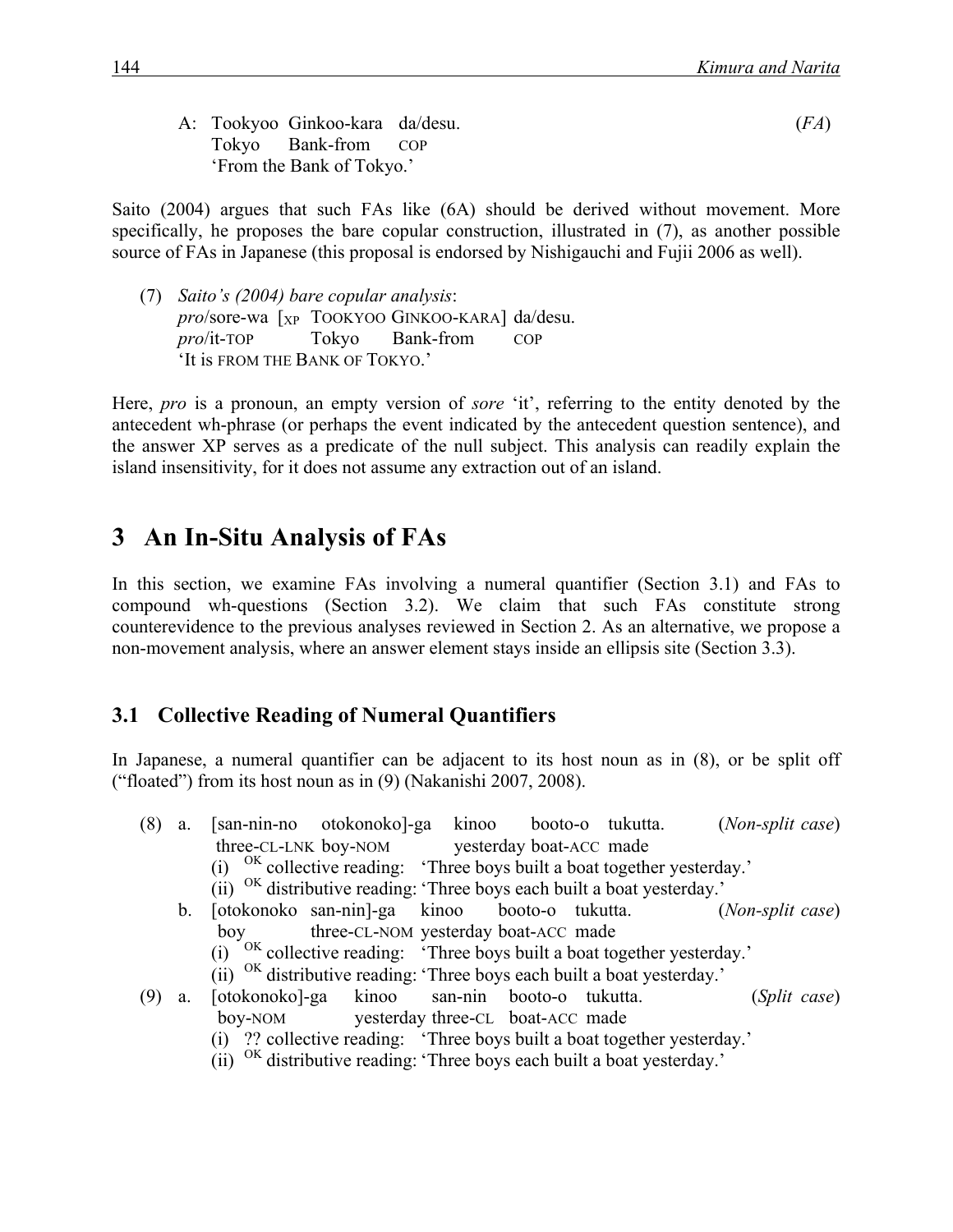- b. san-nin kinoo [otokonoko]-ga booto-o tukutta. (*Split case*) three-CL yesterday boy-NOM boat-ACC made
	- (i) ?? collective reading: 'Three boys built a boat together yesterday.'
	- (ii) OK distributive reading: 'Three boys each built a boat yesterday.'

Of interest is the fact that the split cases lack a certain possible interpretation that the nonsplit cases allow (Nakanishi 2007, 2008 and references cited therein). Observe first that the nonsplit cases in (8) are ambiguous between the so-called "collective" reading and "distributive" reading. Under the collective reading, three students built a boat together as a group yesterday. Under the distributive reading, each of the three students built a boat separately. Nakanishi (2007, 2008) points out that when a numeral quantifier is split from its host NP, the collective reading disappears. Thus, the split cases in (9) only allow the distributive reading. We summarize Nakanishi's observation as follows.

(10) The collective reading is available only when a numeral quantifier is adjacent to its host noun. (Nakanishi 2007, 2008)

This generalization is further supported by the following examples (Nakanishi 2007).

|  | (11) a. [san-nin-no gakusei]-ga kinoo Peter-o korosita.       |  |           |  | (Non-split case)      |
|--|---------------------------------------------------------------|--|-----------|--|-----------------------|
|  | three-CL-LNK student-NOM yesterday Peter-ACC killed           |  |           |  |                       |
|  | b. [gakusei sannin]-ga kinoo Peter-o korosita.                |  |           |  | (Non-split case)      |
|  | student three-NOM yesterday Peter-ACC killed                  |  |           |  |                       |
|  | 'Three students killed Peter yesterday.' (collective reading) |  |           |  |                       |
|  | (12) ?? [gakusei]-ga kinoo san-nin Peter-o                    |  | korosita. |  | ( <i>Split case</i> ) |
|  | student-NOM yesterday three-CL Peter-ACC killed               |  |           |  |                       |
|  | 'Three students killed Peter yesterday.'                      |  |           |  |                       |

In contrast with (8a,b), (11a,b) lack the distributive reading, namely 'three different students killed Peter separately.' This interpretation conflicts with our world knowledge that one person cannot be killed multiple times. Thus, the non-split cases (11a,b) have only the collective reading. The split case (12) lacks the distributive reading for the same reason as (11a,b), and besides, the collective reading is unavailable for the split case in accordance with Nakanishi's generalization. Therefore, it follows that (12) is degraded.

Bearing this in mind, let us consider FAs with a numeral quantifier. As exemplified by (13A), a numeral quantifier can stand alone as an FA in Japanese.

|             | (13) Q: kinoo [nan-nin-no gakusei]-ga Peter-o korosita no? |  |  |      |
|-------------|------------------------------------------------------------|--|--|------|
|             | yesterday how.many-CL-LNK student-NOM Peter-ACC killed Q   |  |  |      |
|             | 'How many students killed Peter yesterday?'                |  |  |      |
|             | A: go-nin $(da/desu)$ .                                    |  |  | (FA) |
| five-CL COP |                                                            |  |  |      |
| 'Five.'     |                                                            |  |  |      |

(13A) is a felicitous answer and the intended interpretation is the collective reading, namely, 'Five students killed Peter together yesterday.' This type of FA poses a serious problem for the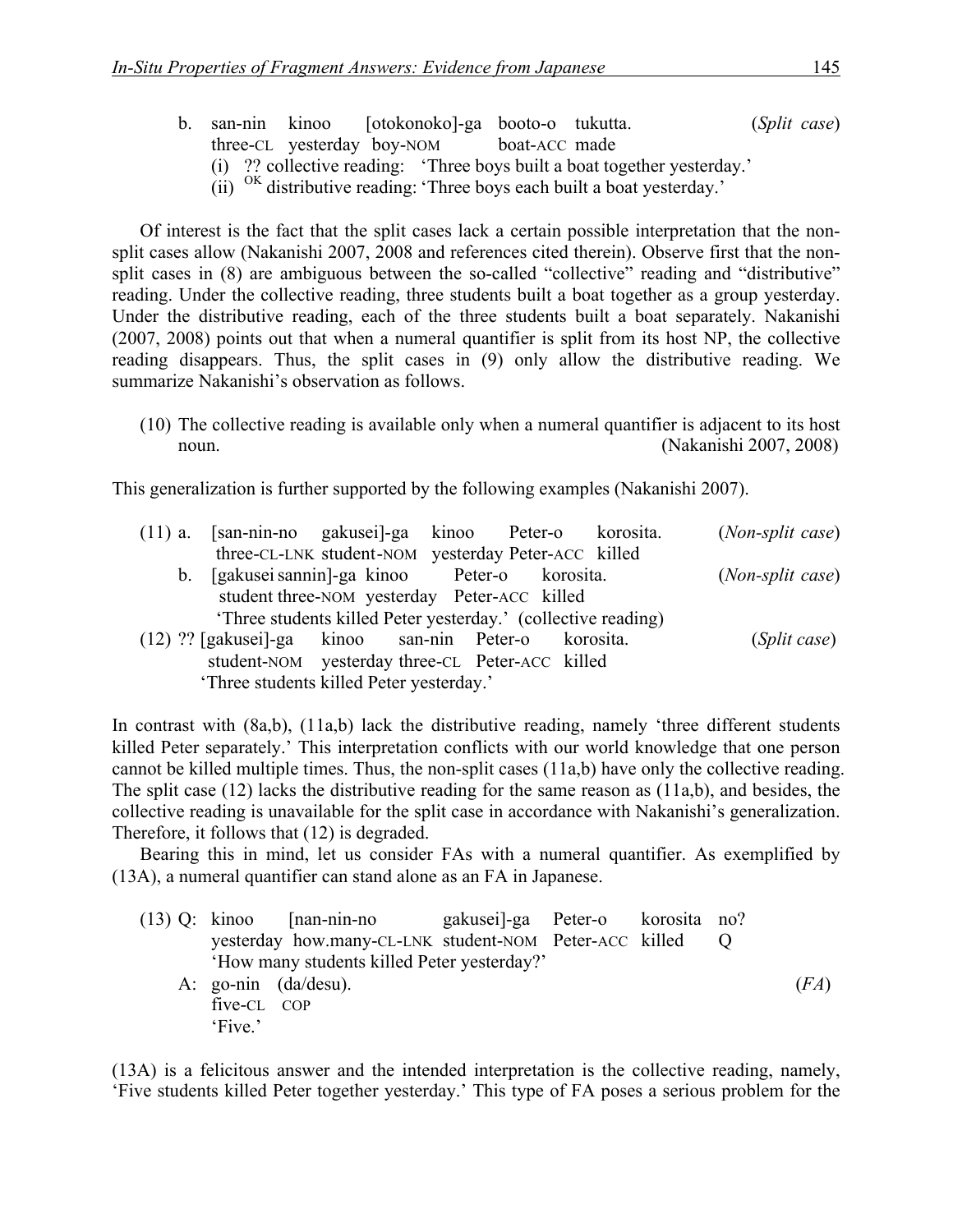previous analyses reviewed in Section 2. First, observe that the following copular expression is deviant as a response to the question (13Q).

(14) sore-wa/sore-ra-wa/kare-ra-wa GO-NIN da/desu. (\*? as a response to (13Q)) it-TOP/it-PL-TOP/he-PL-TOP five-CL COP 'It is/they are FIVE.'

(14) indicates that, no matter which pronoun we choose, the bare copular structure cannot constitute a legitimate answer to (13Q). Let us suppose with Nishigauchi and Fujii (2006) that *pro*, which appears in their bare copular source, is a null version of *sore* 'it'. If the phonological realization of the pronominal subject does not affect the acceptability, then the bare copular source with a null subject *pro* would be unacceptable just like (14). Therefore, the possibility of the bare copular analysis of (13A) is excluded.

Moreover, (13A) cannot be explained by the cleft analysis or by the focus movement analysis, either. Under these analyses, (13A) should have the structures (15) and (16), respectively.

(15) *Structure under Saito's cleft analysis*:

- \*[CP *Opi* [TP kinoo *ti* gakusei-ga Peter-o korosita no]-wa *GO-NINi* da/desu. yesterday students-NOM Peter-ACCkilled C-TOP five-CL COP lit. 'It is *FIVEi* that *ti* students killed Peter yesterday.'
- (16) *Structure under Nishigauchi and Fujii's focus-movement analysis*:
- ?? [*GO-NINi* [kinoo *ti* gakusei-ga Peter-o korosita ] no] da/desu]. five-CL yesterday students-NOM Peter-ACC killed C COP lit. 'It is that FIVE*i*, *ti* students killed Peter yesterday.'

We claim that the unacceptability/degradedness of (15) and (16) is due to the fact that they fail to gain an appropriate interpretation. Here, the distributive reading is unavailable due to the world knowledge that one person cannot be killed multiple times. More importantly, these sentences cannot have the collective reading, because the numeral quantifier *go-nin* 'five-CL' is split from its host noun, *gakusei* 'student(s)'.

Given Nakanishi's generalization (10), it follows that (13A) should be derived without splitting the numeral quantifier from its host noun. This can be implemented if the numeral quantifier stays in a position adjacent to its host noun. Therefore, we argue that the answer element *go-nin* stays in its underlying position, analyzing (13A) as either (17a) or (17b).

(17) *In-situ analysis*:

- a. [kinoo [GO-NIN-no gakusei]-ga Peter-o korosita no] da/desu]. yesterday five-CL-LNK student-NOM Peter-ACC killed C COP
- b. [kinoo [gakusei GO-NIN]-ga Peter-o kororista no] da/desu. yesterday student five-CL-NOM Peter-ACC killed C COP

Here, we assume with van Craenenbroeck and den Dikken (2006) and Kimura (2010, 2013a,b) that deletion is a PF operation that eliminates phonological features of all the recoverable elements except focus-marked elements inside the target constituent (see also Ott and Struckmeier to appear). In (17), deletion applies to the CP headed by *no*, and eliminates all the recoverable elements except the focus phrase *go-nin* 'five-CL'. The numeral quantifier is a prenominal modifier in (17a), while it is a post nominal modifier in (17b). In either case, the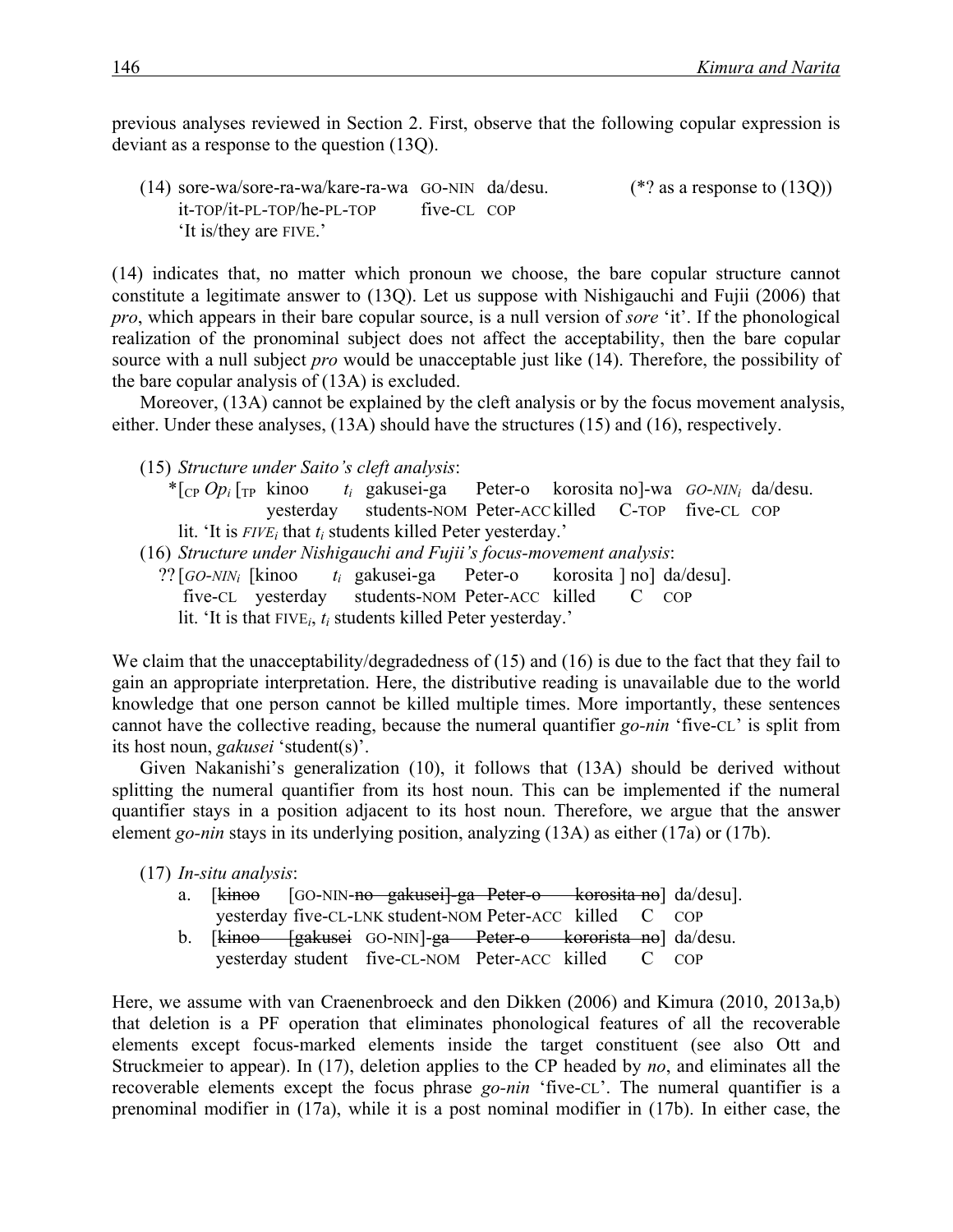numeral quantifier is adjacent to its host noun. Then, it is natural that (13A) has the collective reading in accordance with Nakanishi's generalization. In passing, following Watanabe (2010), we claim that the insertion of *no*, a linking element, takes place only when its host noun is overtly realized. Then, in (17a), the insertion in question does not occur, since its host noun undergoes deletion.

So far, we have shown that an in-situ analysis is superior to the previous analyses in accounting for FAs with a numeral quantifier. In the following section, we will provide a further argument for our in-situ analysis based on FAs to compound wh-questions.

#### **3.2**xx**FAs for Compound Wh-Questions**

As briefly noted in Section 1, Japanese, in contrast to many other languages like English, allows a wh-element to be part of a compound. (2) is repeated here as (18).

- (18) Q: keisatu-wa [[[N1 nani]-[N2 gorosi]]-no hannin]-o tukamaeta no? (*CwhQ*) police-TOP what-slaughter-LNK culprit-ACC caught Q lit. '[The [what-slaughter] culprit] did the police catch?' A: noraneko (da/desu). (*FA*) stray.cat COP 'Stray cat(s).' A': keisatu-wa[[<sub>N1</sub> NORANEKO]-[<sub>N2</sub> gorosi]-no hannin]-o tukamaeta (no da/desu). (*SA*)
	- police-TOP stray.cat-slaughter-LNK culprit-ACC caught C COP 'The police caught the [STRAY.CAT-slaughter culprit].

There is clear morpho-phonological evidence that *nani-gorosi* 'what-slaughter' in (18Q) forms a compound. First, we can observe *rendaku* (sequential voicing, a hallmark of compounding in Japanese), by which the initial [-voice] consonant of the second noun  $(N_2)$  changes to its [+voice] counterpart*.* We can also observe accent shifting, another hallmark of compounding, in (18Q), where the lexical accent of the first noun  $(N_1)$  is shifted to the initial syllable of N<sub>2</sub>. Thus,  $\lceil N_1 \rceil \hat{n}$ *náni*] +  $\lceil N_2 \rceil$  *korosi*] becomes  $\lceil N_1 \rceil \hat{n}$ *nani*]- $\lceil N_2 \rceil \hat{n}$ *górosi*] (see, e.g., Kubozono and Ota 1998, Kubozono 1999a,b for overview of these compound-specific processes in Japanese phonology). This type of compound wh-question can be answered by FAs like (18A) as well as SAs like (18A') (see Kimura and Narita 2016 for more examples).

Note first that FAs like (18A) cannot be explained by the bare copular analysis. The following copular sentence is unacceptable as an answer to the compound wh-question (18Q).

(19) sore-(ra)-wa NORANEKO da/sesu. (\* as a response to (18Q)) it-PL-TOP stay.cat COP 'It is (A) STRAY CAT(S).'

In (19), the pronominal subject is overtly realized as *sore* 'it'. If we assume with Nishigauchi and Fujii (2006) that *pro* in the bare copular analysis is a null version of *sore* 'it', then the bare copular source with a null subject *pro* would be unacceptable, just like (19). Therefore, the possibility of the bare copular analysis of (18A) is excluded.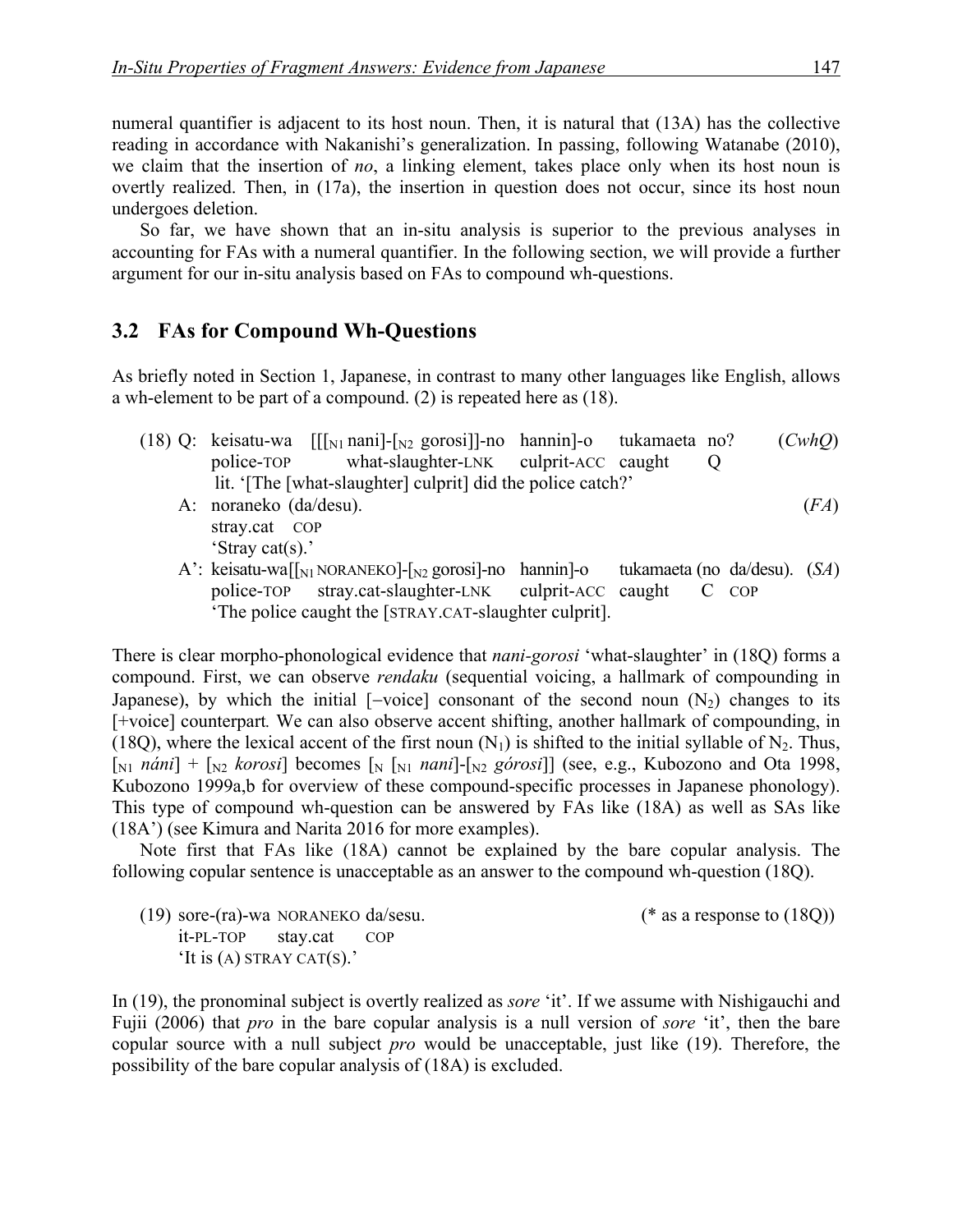In addition, (18A) poses a problem for Saito's cleft analysis and Nishigauchi and Fujii's focus movement analysis. Under these analyses, (18A) should have a structure like (20) or (21), respectively.

|           |                         | (20) Structure under Saito's (2004) cleft analysis:                                       |                          |          |  |
|-----------|-------------------------|-------------------------------------------------------------------------------------------|--------------------------|----------|--|
|           |                         | * $[{}_{CP}Op_i]_{TP}$ keisatu-ga $[t_i-[{}_{N2}gorosi]$ -no                              | hannin-o tukamaeta no-wa |          |  |
|           | police-NOM              | slaughter-LNK culprit-ACC caught                                                          |                          | $C$ -TOP |  |
|           | $NORANEKO_i$ (da/desu). |                                                                                           |                          |          |  |
| stray.cat | <b>COP</b>              |                                                                                           |                          |          |  |
|           |                         | lit. 'It is $STRAY CAT(S)$ ; that the police caught the $e_i$ -slaughter culprit.'        |                          |          |  |
|           |                         | (21) Structure under Nishigauchi and Fujii's focus-movement analysis:                     |                          |          |  |
|           |                         | $*[NORANEKO_i]$ [keisatu-ga t <sub>i</sub> -gorosi-no hannin-o tukamaeta   no   da/desu]. |                          |          |  |
|           |                         | stray.cat police-NOM slaughter-LNK culprit-ACC caught                                     |                          | COP      |  |
|           |                         | lit. 'It is that $STRAY CAT(S)i$ , the police caught $t_i$ -slaughter culprit.'           |                          |          |  |

Both of these structures are completely unacceptable. Thus, (18A) cannot be derived from either of these structures. One question that arises here is why (20) and (21) are unacceptable. We may attribute the unacceptability to the principle of lexical integrity, which bans extraction out of a compound (see Di Sciullo and Williams 1987). As long as some version of this principle is on the right track, it follows that (18A) should be derived without movement of *noraneko* 'stray cat(s)' out of the compound *noraneko-gorosi-(no)* 'stray.cat-slaughter'.

Based on these considerations, we claim that (18A) is best analyzed as (22).

(22) *In-situ analysis*:

 $[k$ eisatu-wa  $[[s]_{N1}$  NORANEKO]- $[s]_{N2}$  gorosi]]-no hannin]-o tukamaeta] no] da/desu]. police-TOP stray.cat-slaughter-LNK culprit-ACC caught C COP 'It is that the police caught the [STRAY.CAT-slaughter culprit].'

Here, *noraneko* stays inside the compound in accord with lexical integrity, while deletion applying to CP phonologically reduces all but the focus-marked element *noraneko*. Under this analysis, the FA is derived from a structure homologous to the SA like (18A') simply via deletion, without any additional operation such as movement.

In this section, we examined hitherto unnoticed types of FAs, which led us to the conclusion that the in-situ analysis is superior to previous analyses of FAs, such as the bare copular analysis, Saito's cleft analysis and Nishigauchi and Fujii's focus movement analysis. In what follows, we will consider further consequences of FAs for compound wh-questions.

### **4** Further Implications of FAs for Compound Wh-Questions

In the rest of this paper, we will show that FAs for compound wh-questions have theoretical implications for several controversial issues in the study of ellipsis. One such issue is the parallelism/identity condition on ellipsis. It has been widely assumed that ellipsis/deletion succeeds only when a certain parallelism/identity condition is satisfied, though the exact nature of this condition is still controversial. Another controversial issue is whether the elliptical construction indeed involves hidden (phonologically unrealized) structure. We will show that the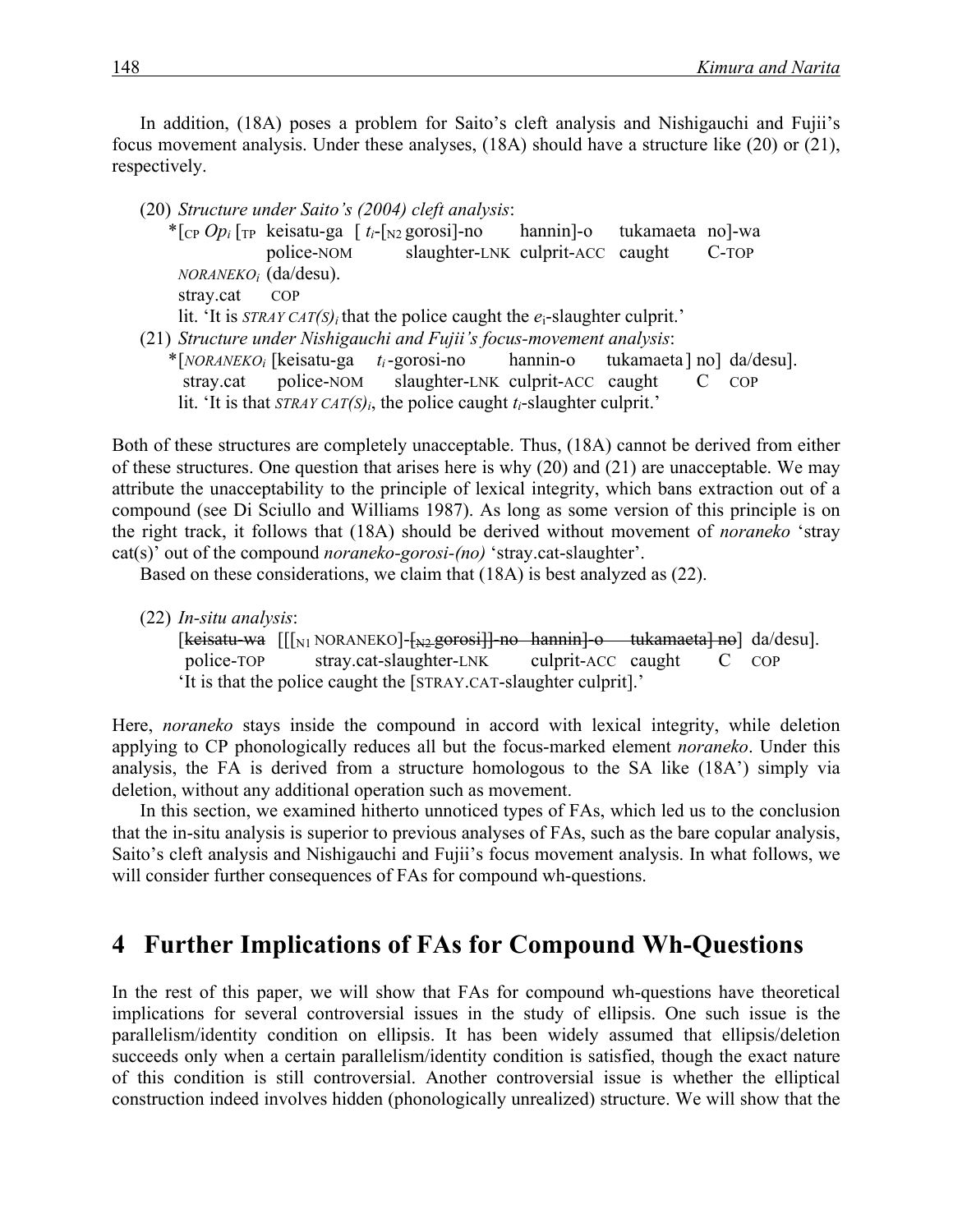morphosyntax of the wh-element serves as a critical constraint on the possible set of FAs, which will be demonstrated on the basis of the contrast between compound wh-questions vs. phrasal wh-questions. Based on this consideration, we will provide arguments against (i) a purely semantic account of the identity condition on ellipsis (Merchant 2001 and others), and (ii) nonstructural/direct interpretation approaches to FAs that deny the existence of hidden structures behind FAs (Culicover and Jackendoff 2005, Nagatsugu 2010, 2013, and others).

### **4.1**xx**The Morphosyntax of Wh as a Critical Constraint on FAs**

As we observed in the previous sections, Japanese allows compound wh-questions like (23a), which are not observed in many other languages including English. Of interest is the fact that a compound wh-question disallows certain forms of FAs that are perfectly felicitous for phrasal wh-questions. For instance, the compound wh-question in (23a) and the phrasal wh-question in (23b) are semantically equivalent, and so are the FAs in  $(24A<sub>1</sub>)$  and  $(24A<sub>2</sub>)$ . However, the phrasal wh-question (23b) allows the FA (24A<sub>2</sub>) as well as (24A<sub>1</sub>), whereas the compound wh-question  $(23a)$  allows only  $(24A<sub>1</sub>)$  as an FA.

|  |                                                                             |                           | (23) a. keisatu-wa $[[x_n]$ nanile $[x_2]$ gorosile no hannine tukamaeta no? |                | (CwhO)                                        |
|--|-----------------------------------------------------------------------------|---------------------------|------------------------------------------------------------------------------|----------------|-----------------------------------------------|
|  |                                                                             |                           | police-TOP what-slaughter-LNK culprit-ACC caught                             | $\overline{O}$ |                                               |
|  |                                                                             |                           | lit. '[The [what-slaughter] culprit] did the police catch?'                  |                |                                               |
|  |                                                                             |                           | b. keisatu-wa [[NP nani]-o korosita] hannin]-o tukamaeta no?                 |                | (PwhO)                                        |
|  |                                                                             |                           | police-TOP what-ACC killed culprit-ACC caught                                | $\cup$         |                                               |
|  |                                                                             |                           | '[The culprit that killed what] did the police catch?'                       |                |                                               |
|  | $(24)$ A <sub>1</sub> : noraneko (da/desu).                                 |                           |                                                                              |                | $(FA: ^{ok}$ for $(23a)$ , $ok$ for $(23b)$ ) |
|  | stray.cat COP                                                               |                           |                                                                              |                |                                               |
|  | 'Stray cat(s).'                                                             |                           |                                                                              |                |                                               |
|  | $A_2$ : $\begin{bmatrix} c_P \text{ kainusi-ga} & i-nai \end{bmatrix}$ neko |                           | $(da/desu)$ .                                                                |                | $(FA: * for (23a), ok for (23b))$             |
|  |                                                                             | owner-NOM be-NEG.PRES cat | COP                                                                          |                |                                               |
|  | 'Cat(s) $\lceil$ <sub>CP</sub> that has no owner].'                         |                           |                                                                              |                |                                               |

Note first that this fact cannot be explained by a purely semantic identity condition, like the one proposed by Merchant (2001). Merchant points out that strict form identity is not required for ellipsis, providing examples like (25).

(25)  $\lceil_{A}$  Decorating for the holidays] is easy if you know how  $\lceil_{E}$  to decorate for the holidays].

In (25), the elided part E is not structurally identical to the antecedent A, in that the former is an infinitival form whereas the latter is a gerundive form. Despite the structural mismatch, ellipsis succeeds in this case. Based on data like (25), Merchant (2001) proposes a semantic identity condition on ellipsis in (26), formulated in terms of mutual entailment.

(26) A constituent  $\alpha$  can be deleted only if  $\alpha$  is e-GIVEN, where an expression E counts as e-GIVEN iff E has a salient antecedent A and, modulo  $\exists$ -type shifting, (i) A entails F $clo(E)$ , and (ii) E entails F-clo(A) (Merchant 2001).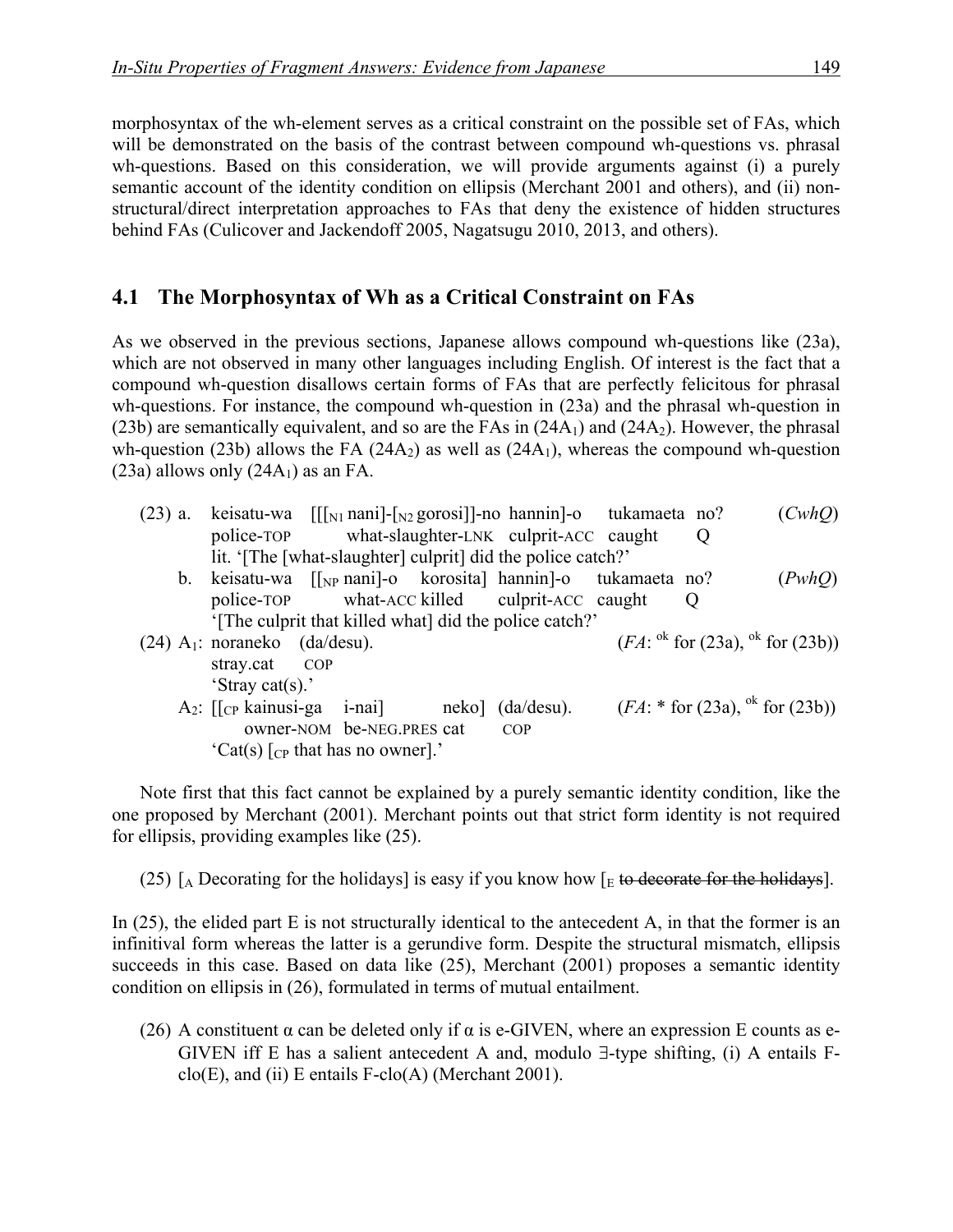We can obtain F-clo(X) by replacing focus-marked parts of X with  $\exists$ -bound variables of the appropriate type. According to Merchant, deletion can apply as long as semantic equivalence holds between the ellipsis site and its antecedent. Thus, given that A entails F-clo(E) and E entails F-clo(A) in (25), deletion succeeds despite the syntactic difference between the gerundive form A and the infinitival form E.

However, semantic identity conditions like (26) have nothing to say about the contrast between (23a) and (23b) in their compatibility with (24A<sub>2</sub>). The compound *nani-gorosi-(no)* 'what-slaughter' in (23a) is semantically synonymous with the relative clause *nani-o korosita* 'that killed what' in (23b). Thus, it is reasonable to suppose that (F-closures of) (23a) and (23b) are equivalent; they would be something like ' $\exists x$ : the police caught the culprit of killing  $x$ ' for (23a), and  $\exists x$ : the police caught the culprit that killed *x*<sup> $\circ$ </sup> for (23b). Then, the semantic identity condition in (26) predicts that (23a) and (23b) should yield the exact same set of possible FAs, contrary to fact. Therefore, the unavailability of  $(24A<sub>2</sub>)$  as an FA to the compound wh-question  $(23a)$  is unexpected under the purely semantic identity condition.

If this is the case, what makes  $(24A<sub>2</sub>)$  deviant as an FA to the compound wh-question in  $(23a)$ , but not to the phrasal wh-question in (23b)? In order to address this question, consider the fact that the compound wh-question (23a) also disallows the following FAs, in contrast to the phrasal wh-question (23b), for which the FAs in (27a-c) are perfectly felicitous.

| $(27)$ a. [ <sub>NP</sub> [ <sub>NP</sub> Tanaka-san]-no neko] (da/desu). | $(FA: * for (23a), ok for (23b))$ |
|---------------------------------------------------------------------------|-----------------------------------|
| Tanaka-Mr.-LNK cat<br>COP                                                 |                                   |
| 'Mr. Tanaka's cat.'                                                       |                                   |
| b. $\lceil_{NP} \rceil_{OP}$ san-biki]-no noraneko] (da/desu).            | $(FA: * for (23a), ok for (23b))$ |
| three-CL-LNK stray.cat COP                                                |                                   |
| '(The) three stray cats.'                                                 |                                   |
| c. $\lceil_{NP} \rceil_{AdiP}$ (totemo) tiisana] noraneko] (da/desu).     | $(FA: * for (23a), ok for (23b))$ |
| very little stray.cat<br><b>COP</b>                                       |                                   |
|                                                                           |                                   |

'(A/The) (very) little stray cat(s).'

The FAs in (27) share one property with (24A<sub>2</sub>): they are all phrases, consisting of more than a noun (unlike the noun *noraneko* in (24A<sub>1</sub>)).

Note in this context that (23a) involves the morphosyntax of compounding, from which phrasal constituents are typically excluded. Then, it is tempting to attribute the contrast between  $(24A_1)$  and  $(24A_2)/(27a-c)$  to the general condition that no phrasal modifiers (like relative clauses, possessors, quantificational phrases or adjectival phrases) can occur in the word-internal structure of a compound (cf. lexical integrity; Di Sciullo and Williams 1987).

Pursing this line of reasoning, we propose that the identity condition on ellipsis is sensitive to the structural (morpho-syntactic) isomorphism between the remnant of deletion (the answer element) and its correlate (the corresponding wh-element in the antecedent question). The relevant condition can be summarized as (28).

(28) *Morpho-syntactic identity between the remnant of deletion and its correlate*:

The remnant of deletion must be morpho-syntactically isomorphic to its correlate in the antecedent clause.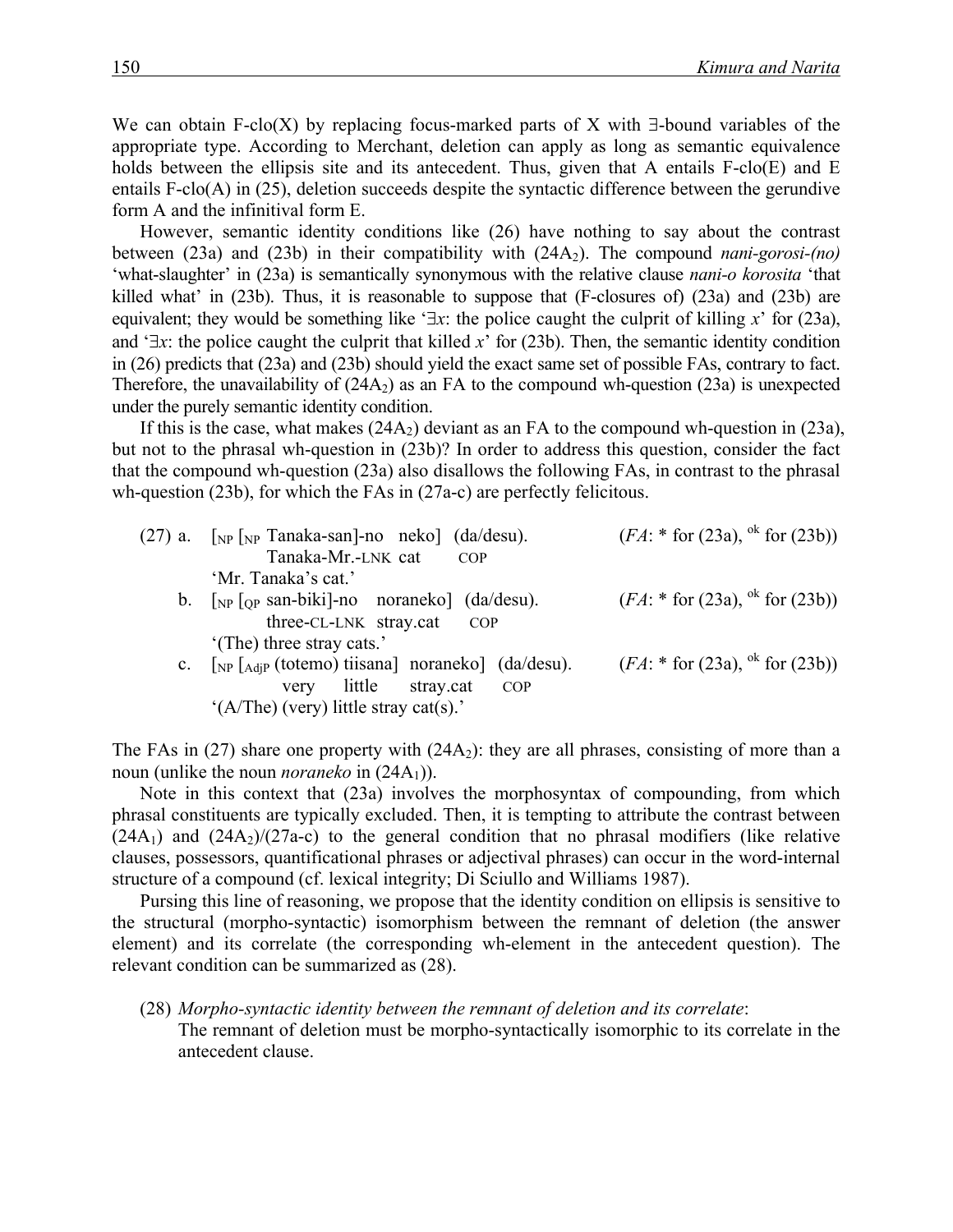Specifically, for the ellipsis involved in FAs, (28) requires that, if the wh-element in the antecedent wh-question is part of a compound, the FA must also be of a form that fits into a compound. This condition cannot be satisfied by the compound wh-question in (23a) paired with the FA in  $(24A<sub>2</sub>)$ , since the latter involves an NP with a relative clause that cannot enter into the morphosyntax of compounding, hence the FA cannot be isomorphic to the compound-internal wh in (23a). The same reasoning holds for the unacceptability of (27a-c) as FAs to (23a).

In contrast, when the correlate in the antecedent question is phrasal as in (23b), the FAs in  $(24A<sub>2</sub>)/(27a-c)$  become felicitous remnants in accordance with the condition in (28), a desirable result. (28) can also explain why  $(24A<sub>1</sub>)$  is an acceptable FA to the compound wh-question in (23a) as well as to the phrasal wh-question in (23b). *Noraneko* 'stray cat(s)' can be part of a compound like  $\lceil_{N1}$  *noraneko*] $\lceil_{N2}$  *gorosi*] 'stray.cat-slaughter', so it can satisfy (28) in relation to the correlate wh-element in (23a). Moreover, *noraneko* can be used as a phrase, too, and hence it can constitute a possible FA to the phrasal wh-question (23b) in accordance with (28).

In this section, we reported our finding that compound wh-questions disallow some FAs that their corresponding phrasal wh-questions allow. Specifically, we showed that compound whquestions are not compatible with FAs that cannot undergo compounding (e.g., phrasal constituents). This poses a serious problem for purely semantic accounts of the identity condition on ellipsis (Merchant 2001 among others), while it can be succinctly explained by the morphosyntactic identity condition in (28).

One noteworthy feature of (28) is that it has to do with the identity between an FA (the remnant) and the corresponding wh-element in the antecedent question (the correlate). While it is commonplace in the literature to discuss the parallelism/identity between the antecedent of ellipsis and the elided structure (e.g., as in A and E in (25)), there is relatively little discussion on the morpho-syntactic parallelism/identity requirement between the remnant and the correlate of deletion, to the best of our knowledge (see Fox and Lasnik 2003). Thus, our data from compound wh-questions and their possible FAs constitute novel evidence for the view that the identity/parallelism condition on ellipsis is structural in nature, and governs the morphosyntax of not only the elided structure but also the remnant of deletion.

#### **4.2**xx**Further Remarks on the Hidden Structure of FAs**

In this section, we will show that the empirical generalization discussed in the previous section has a further consequence for another controversial issue concerning ellipsis, namely whether or not elliptical constructions like FAs indeed involve unpronounced syntactic structure.

It is argued by van Riemsdijk (1978), Culicover and Jackendoff (2005), and others that FAs do not involve any phonetically unrealized structure. This type of approach has been dubbed as the "non-structural approach" or the "direct interpretation approach." Under this approach, the syntactic representation of the FA in  $(1A<sup>2</sup>)$  is just as shown in (29), involving nothing more than what is phonetically visible therein, namely an NP (see also Nagatsugu 2010, 2013).

(29)  $\lceil_{NP}$  ringo-(o) hutatu] (da/desu). apple-ACC two-CL COP 'Two apples.'

The interpretation of the missing part is supplemented by some extra-syntactic mechanism, although the conception of the mechanism differs among the advocates of this approach.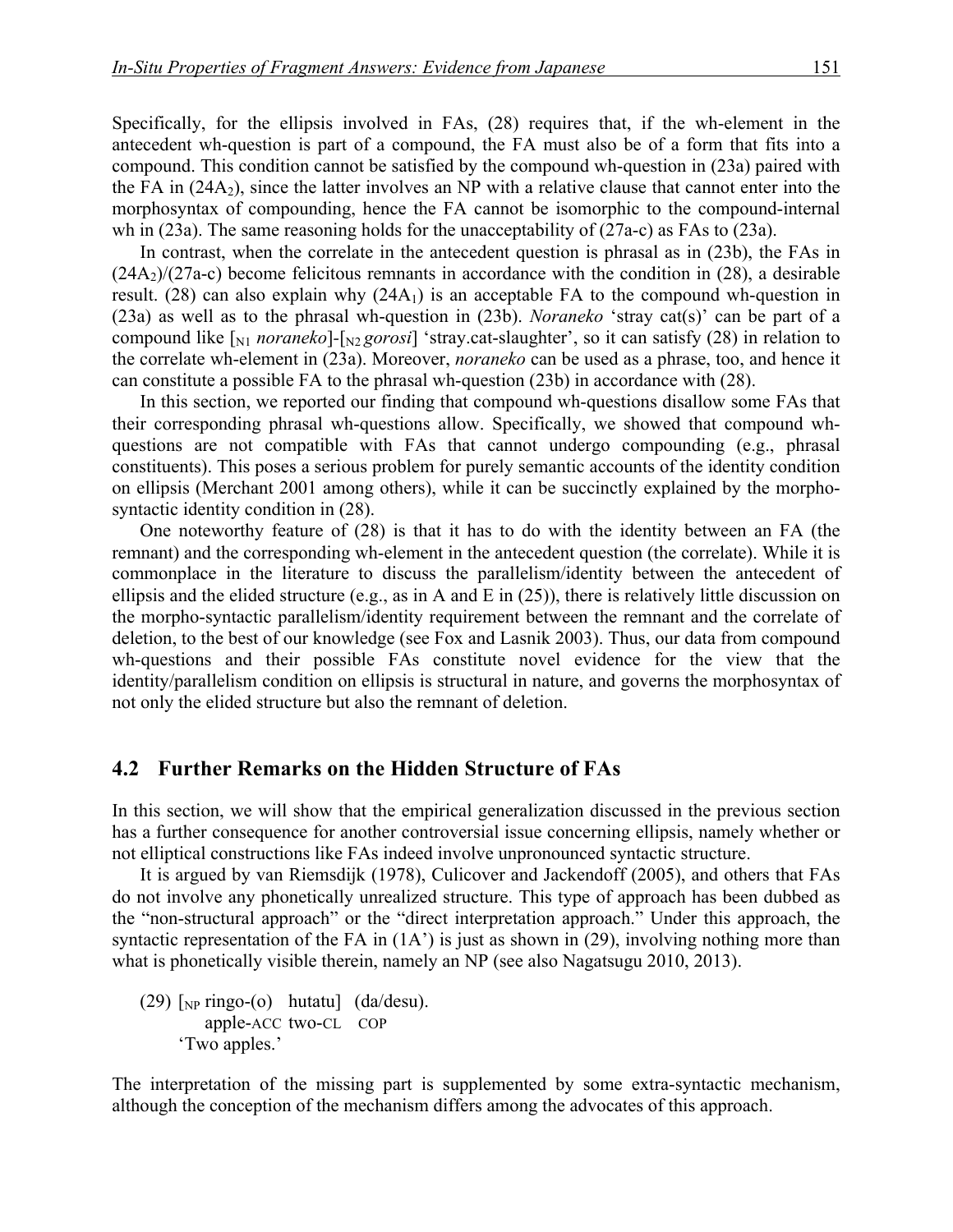In contrast, Morgan (1973), Merchant (2004), and many others argue that FAs involve a hidden (phonetically unpronounced) structure. More specifically, they assume that FAs are derived from the same structure as their SAs. Under this approach, (1A) is derived from the full sentential structure of the SA in (1A) via deletion, as shown in (30).

| (30) <del>Taro-wa</del> ringo-(o) hutatu <del>tabeta (no</del> da/desu). |                           |     |       |
|--------------------------------------------------------------------------|---------------------------|-----|-------|
|                                                                          | Taro-TOP apple-ACC two-CL | ate | C COP |
|                                                                          | 'Taro ate TWO APPLES.'    |     |       |

This type of approach has been dubbed the "structural approach." Our non-movement (in-situ) analysis proposed in Section 3 belongs to this family.

Our data from compound wh-questions and their possible FAs constitute a strong piece of evidence for the structural approach over the non-structural approach. Recall that a compound wh-question disallows some FAs that its corresponding phrasal wh-question allows, as shown in  $(23)-(24)$ , repeated here as  $(31)-(32)$  (see  $(27)$ ) for more examples).

|           |                     | $(31)$ a. keisatu-wa $[[x]$ nani $]-[x]$ gorosi $]$ -no hannin $]$ -o tukamaeta no?                                                       |                  |         | (CwhO)                                             |
|-----------|---------------------|-------------------------------------------------------------------------------------------------------------------------------------------|------------------|---------|----------------------------------------------------|
|           |                     | police-TOP what-slaughter-LNK culprit-ACC caught                                                                                          |                  | $\circ$ |                                                    |
|           |                     | lit. '[The [what-slaughter] culprit] did the police catch?'                                                                               |                  |         |                                                    |
|           |                     | b. keisatu-wa $[[\gamma_{\text{NP}}]$ nani $]-o$ korosita hannin $]-o$ tukamaeta no?                                                      |                  |         | (PwhQ)                                             |
|           |                     | police-TOP what-ACC killed culprit-ACC caught Q                                                                                           |                  |         |                                                    |
|           |                     | lit. '[The culprit that killed what] did the police catch?'                                                                               |                  |         |                                                    |
| $(32)$ a. | noraneko (da/desu). |                                                                                                                                           |                  |         | $(FA: {}^{ok}$ for $(31a)$ , ${}^{ok}$ for $(31b)$ |
|           | stray.cat COP       |                                                                                                                                           |                  |         |                                                    |
|           | 'Stray cat(s).'     |                                                                                                                                           |                  |         |                                                    |
|           |                     | b. $\left[\begin{matrix} \Gamma_{\rm CP} & \Gamma_{\rm can} & \Gamma_{\rm can} & \Gamma_{\rm can} & \Gamma_{\rm can} \end{matrix}\right]$ | neko] (da/desu). |         | $(FA: * for (31a), ok for (31b))$                  |
|           |                     | owner-NOM be-NEG.PRES cat                                                                                                                 | <b>COP</b>       |         |                                                    |

'Cat(s)  $\lceil$ <sub>CP</sub> that has no owner].'

Now, consider how (32a,b) are analyzed under the non-structural approach. This approach does not assume covert syntactic structure in FAs. Under this approach, then, the syntactic representations of (32a,b) should be something like (33a,b), respectively.

(33) *Non-structural approach*:

- a.  $\lceil_{NP}$  noraneko] (da/desu).
- b. [<sub>NP</sub> [<sub>CP</sub> kainusi-ga i-nai] neko] (da/desu).

The interpretation of the missing part is supplemented by an extra-syntactic (discourse-semantic) mechanism, crucially without recourse to phonetically nonexistent structures.

Under the non-structural approach, then, it is a purely accidental fact that phrasal whquestions but not compound wh-questions allow phrasal FAs, given the alleged nonexistence of covert structures. Therefore, advocates of the non-structural approach cannot explain why the generalization in (28) holds, clearly an undesirable result.

The drawbacks of the non-structural approach are further amplified by the fact that a contrast very similar to the one between (32a) and (32b) can be observed in their non-elided sentential counterparts in (34)-(35).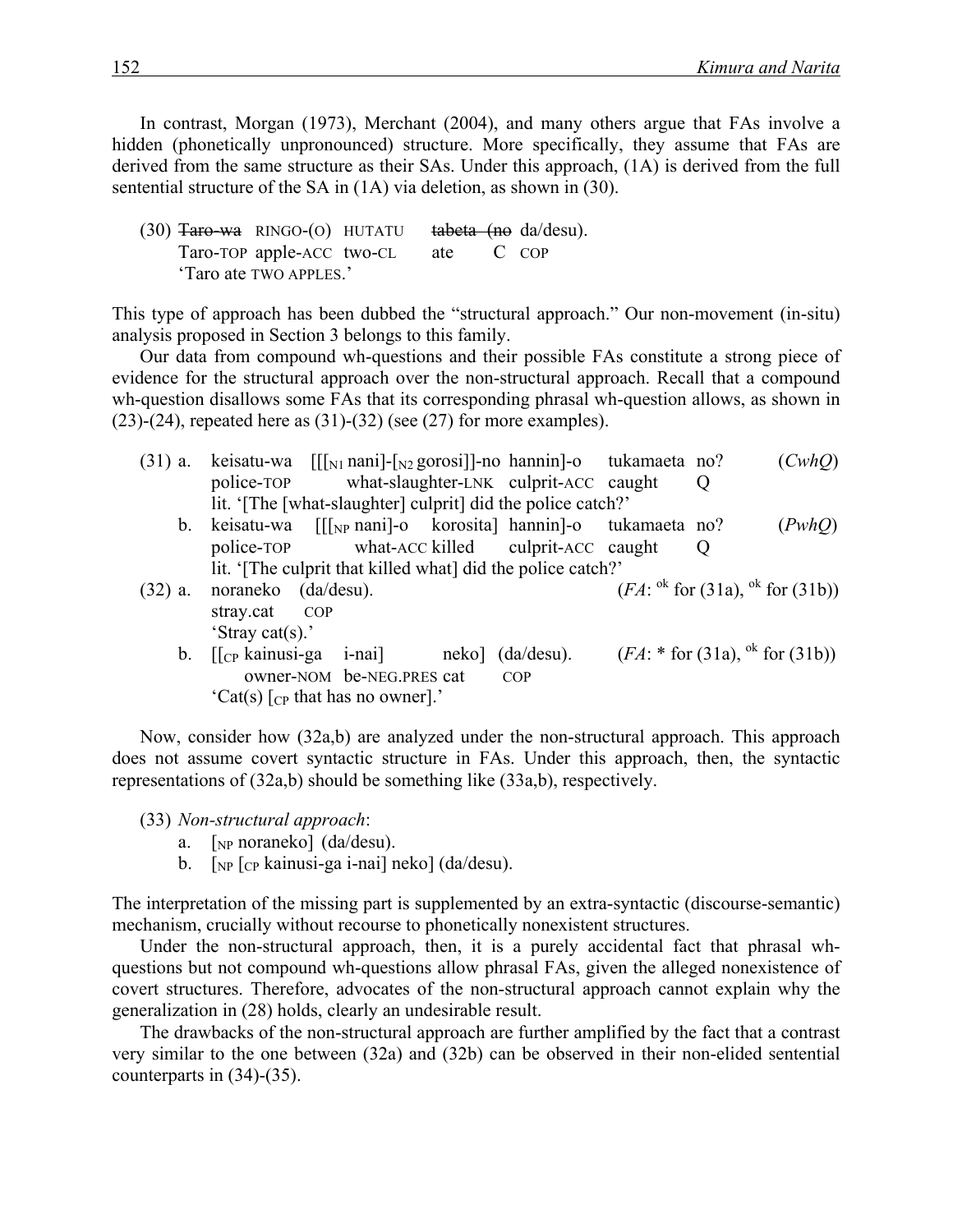|    | (34) a. keisatu-wa $\lceil \eta_1 \rceil_{N1}$ NORANEKO]- $\lceil \eta_2 \rceil_{N2}$ gorosi]-no hannin]-o tukamaeta<br>police-TOP stray.cat-slaughter-LNK culprit-ACC caught<br>(no da/desu). | (SA) |
|----|------------------------------------------------------------------------------------------------------------------------------------------------------------------------------------------------|------|
|    | $C$ $COP$                                                                                                                                                                                      |      |
|    | lit. 'The police caught the $\left[\left[\right]_N$ STRAY.CAT]-slaughter culprit].'                                                                                                            |      |
|    |                                                                                                                                                                                                | (SA) |
|    | police-TOP owner-NOM be-NEG.PRES cat<br>slaughter-LNK                                                                                                                                          |      |
|    | hannin]-o tukamaeta (no da/desu).                                                                                                                                                              |      |
|    | culprit-ACC caught C COP.PRES                                                                                                                                                                  |      |
|    | lit. 'The police caught the $\lceil \int_N CAT \rceil_{CP}$ THAT HAS NO OWNER] -slaughter culprit.                                                                                             |      |
|    | (35) a. keisatu-wa [[ <sub>NP</sub> NORANEKO]-o korosita] hannin]-o tukamaeta (no da/desu). (SA)                                                                                               |      |
|    | police-TOP stray.cat-ACC killed culprit-ACC caught<br>$C$ $COP$                                                                                                                                |      |
|    | The police caught [the culprit that killed $\lceil_{NP}$ STRAY CATS]].                                                                                                                         |      |
| b. | keisatu-wa $\lceil \lceil_{NP} \rceil_{CP}$ KAINUSI-GA I-NAI $\rceil$ NEKO $\rceil$ -0 korosita                                                                                                | (SA) |
|    | owner-NOM be-NEG.PRES cat-ACC killed<br>police-TOP                                                                                                                                             |      |
|    | hannin-o tukamaeta (no da/desu).                                                                                                                                                               |      |
|    | culprit-ACC caught C COP.PRES                                                                                                                                                                  |      |
|    |                                                                                                                                                                                                |      |
|    | 'The police caught [the culprit that killed $\lceil_{NP}$ CATS $\lceil_{CP}$ THAT HAVE NO OWNER]]].'                                                                                           |      |

It is easy to see why the structure in (34b) is deviant: a phrasal constituent like a relative CP cannot be a member of an N1N2 compound like *X-gorosi* 'X-slaughter' (cf. lexical integrity). Clearly, then, the ill-formedness of the SA in (34b) parallels the deviance of (32b) as an FA to the compound wh-question in (31a). Both involve an irreducibly phrasal constituent being forced into compound-internal morphosyntax, and yield the same degree of degradedness. In contrast, a simple N like *noraneko* can naturally fit into the compound word, hence the acceptability of (34a). Furthermore, as shown by (35a,b), the contrast between N and NP with a relative CP naturally disappears when they serve as a simple non-compound argument NP.

Now, the non-structural approach has nothing to say about the parallelism between the SAs in (34)-(35) and the FAs in (32). The SAs in (34)-(35) involves no ellipsis, and hence they are exclusively a matter of overt syntax, while some totally independent, extra-syntactic mechanism must be invoked to explain the deviance of (32b)/(33b) as an FA to the compound wh-question in (31a).

The generalization missed by the non-structural approach here is essentially due to its core hypothesis that there is no unpronounced syntactic structure involved in FAs. In contrast, the structural approach can provide a rather straightforward account of the parallelism between the SAs and the FAs in question. Under the structural approach, the SAs in (34) and (35) are the very structures that underlie (32a,b). Specifically, in our in-situ analysis of FAs, we proposed that FAs are derived from their corresponding SAs simply by deleting all elements within the CP except the focus-marked element (without any extraneous movement involved; see Section 3). Thus, the FAs (32a,b) for (31a) and (31b) are derived simply via deletion from (34a,b) and (35a,b), respectively, as shown in (36)-(37) (glosses omitted).

- (36) *Structural approach (couched in our in-situ analysis)*:
	- a. keisatu-wa  $\iint_{N1}$  NORANEKO]- $\iint_{N2}$  gorosi]-no hannin]-o tukamaeta (no da/desu).
	- b. \* keisatu-wa [[N1] [CP KAINUSI-GA I-NAI] NEKO]-[N2-gorosi]-no hannin]-o tukamaeta (no da/desu).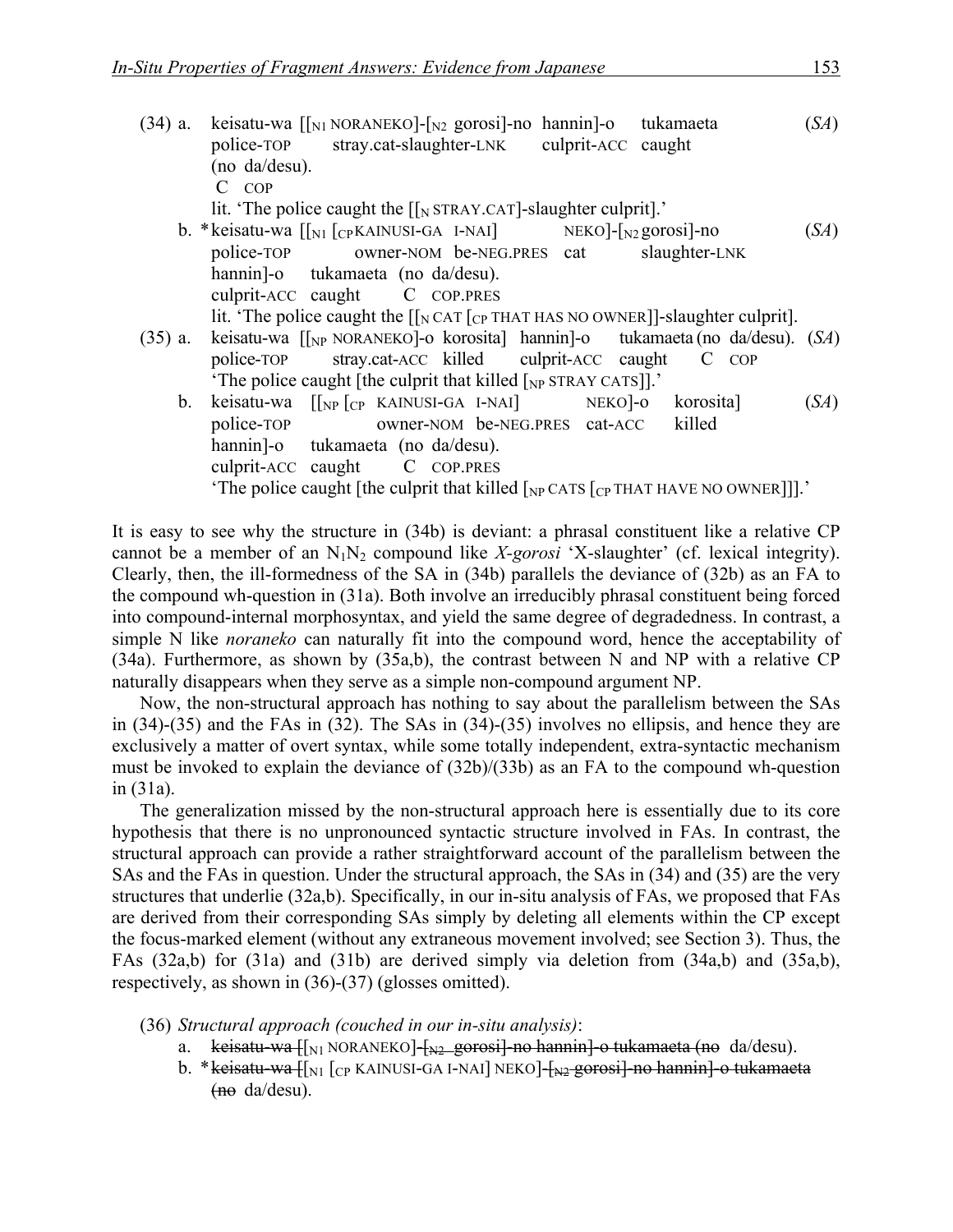- (37) a. keisatu-wa  $[[\rho_{NP} \text{ NORANEKO}] \text{korosita}]$  hannin $]-\text{oukamaeta}$  (no da/desu).
	- b. keisatu-wa [[[<sub>NP</sub> [<sub>CP</sub> KAINUSI-GA I-NAI] NEKO]-o korosita] hannin]-o tukamaeta (no da/desu).

Under the structural approach, then, the unavailability of (32b) as an FA to (31a) can be directly attributed to the ungrammaticality of (34b)/(36b). This analysis predicts that the set of possible FAs strongly correlates with the set of possible SAs, which is evidenced by (32) and (34)-(35).

In this section, we pointed out that the structural approach is superior to the non-structural approach, in that only the former can provide a systematic account of the parallelism between SAs and their corresponding FAs. Therefore, our results strongly indicate that FAs indeed involve the same sort of structure as their structurally isomorphic SAs.

# **5** Conclusion

In this paper, we have proposed a non-movement analysis of FAs. The availability of the collective reading of a numeral quantifier indicates that a numeral quantifier as an FA must stay in situ. In addition, the general ban on extraction out of a compound indicates that an FA to a compound wh-question must be derived without extraction out of a compound. This can be implemented in our non-movement analysis. We have also pointed out that a compound whquestion disallows certain FAs that its corresponding phrasal wh-question allows. This fact has several significant implications for the study of ellipsis. We argued that mere semantic identity/parallelism is not sufficient, and proposed a novel morpho-syntactic identity condition that holds between the remnant of deletion and its correlate (28). Specifically, for FAs, we argued that the FA must be morpho-syntactically isomorphic to the wh-element in the anteceding question. We have further shown that this condition is best captured under a structural approach to the generation of FAs, while a non-structural approach cannot make sense of the structural isomorphism. For these reasons, we conclude that our in situ structural approach provides the most suitable account of the ellipsis in FAs.

It is worth pointing out that we would not be able to reach these conclusions unless we attended to language-specific constructions in Japanese, namely compound wh-questions and their FAs. We hope that the comparative study reported in this paper will serve as a further clue to a better understanding of the nature of deletion in human language (Universal Grammar).

### **References**

- van Craenenbroeck, Jeroen, and Marcel den Dikken. 2006. Ellipsis and EPP repair. *Linguistic Inquiry* 37:653-664.
- Culicover, Peter W., and Ray Jackendoff. 2005. *Simpler syntax*. New York: Oxford University Press.
- Di Sciullo, Anna Maria, and Edwin Williams 1987. *On the definition of word*. Cambridge, MA: MIT Press.
- Fox, Danny, and Howard Lasnik. 2003. Successive-cyclic movement and island-repair: The difference between sluicing and VP-ellipsis. *Linguistics Inquiry* 34:143-154.